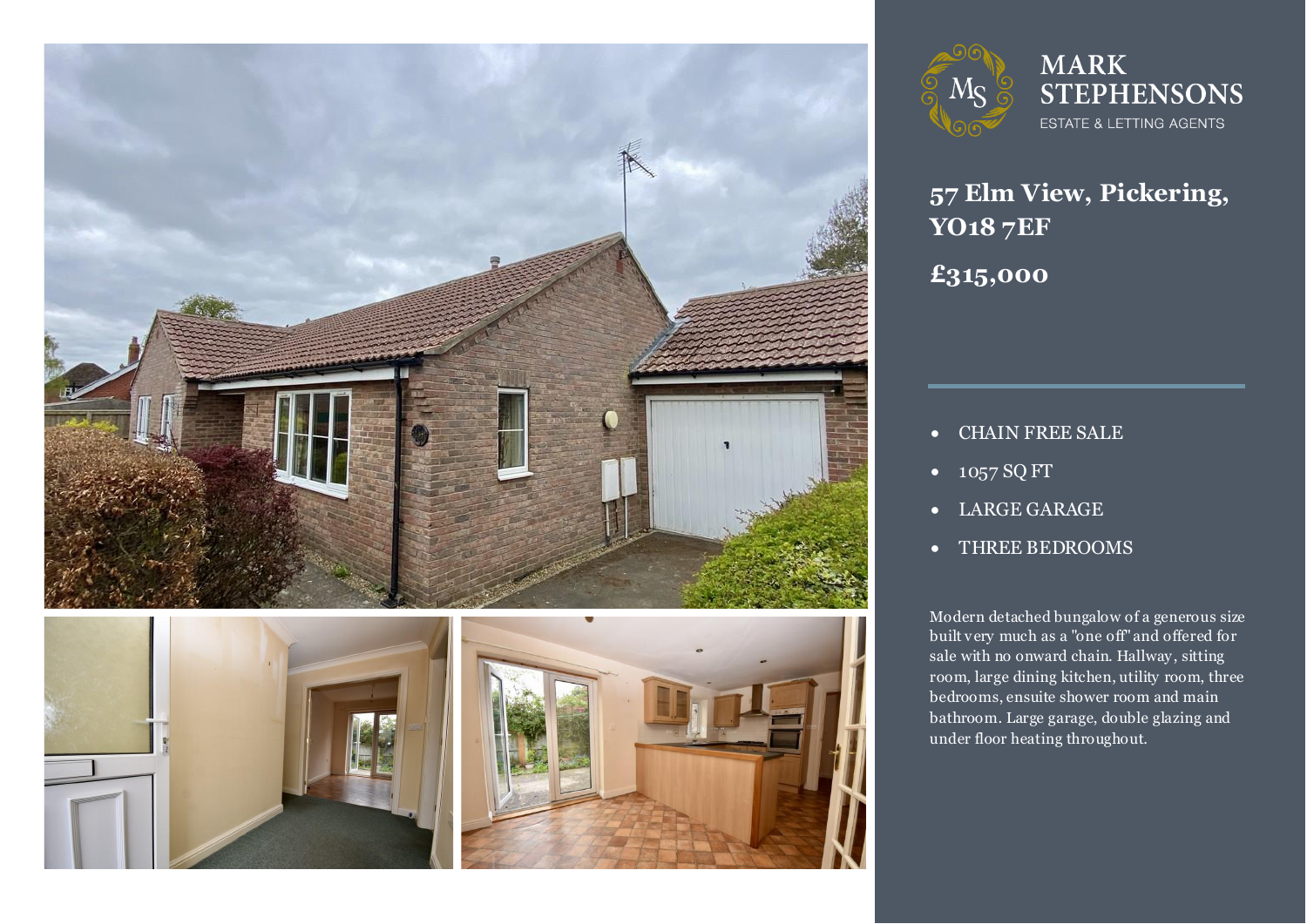

## LOCATION

A thriving market town at the foot of the North York Moors National Park, Pickering has some of the most picturesque scenery in the country on its doorstep. With the coast only 30 minutes away and the city of York, a 40 minute drive, this pretty town offers an abundance of traditional bakers, butchers and grocers alongside two supermarkets and a plethora of coffee shops and eateries. Popular with tourists, ramblers and cyclists, throughout the year, Pickering hosts a wealth of attractions and recreational facilities including The North York Moors Steam Railway, Pickering Castle and the Great Dalby Forest with its wide range of outdoor pursuits for all ages.

**SERVICES** All services are connected to this property .

COUNCIL TAX BAND  $D = \pounds 2083$  per annum

## **HALLWAY**

Dog-legging into inner hallway with loft hatch and generous cupboard with water cylinder.

#### LIVING ROOM

Front and side windows. Electric fire and surround.

## KITCHEN/DINER

From double doors off the hallway . Fitted base and wall level units. Built-in oven/hob. Integrated fridge-freezer and dishwasher. French rear doors and rear window.

## UTILITY ROOM

Base cupboard and sink. Rear window. Internal door to garage.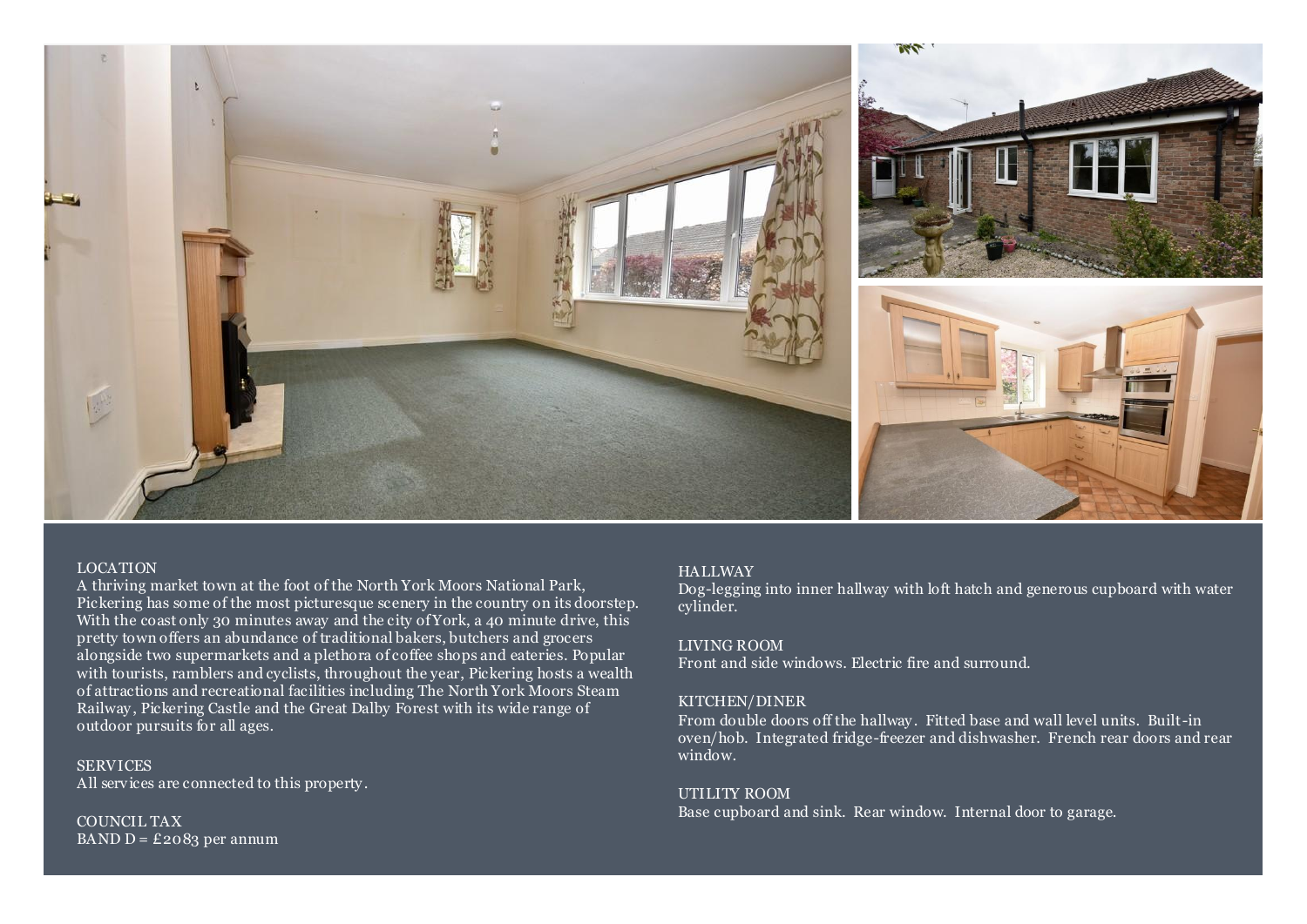



BEDROOM ONE Built-in cupboards. Front window.

**ENSUITE** Double-sized shower cubicle. Two piece suite. Side window. BEDROOM TWO Rear window.

BEDROOM THREE Front window.

BATHROOM Rear window. Three-piece suite.

GARAGE Central-gas heating boiler. Generous size. Up and over door. Door into Garden.

# FRONT GARDEN

Hedged boundary. Flagged, easy access to the front door. Tarmac drive up to the Garage,

# REAR GARDEN

Particularly private, generous width but not deep. Door into the garage with wooden shed behind. Path and gate from the front to the left-hand side.